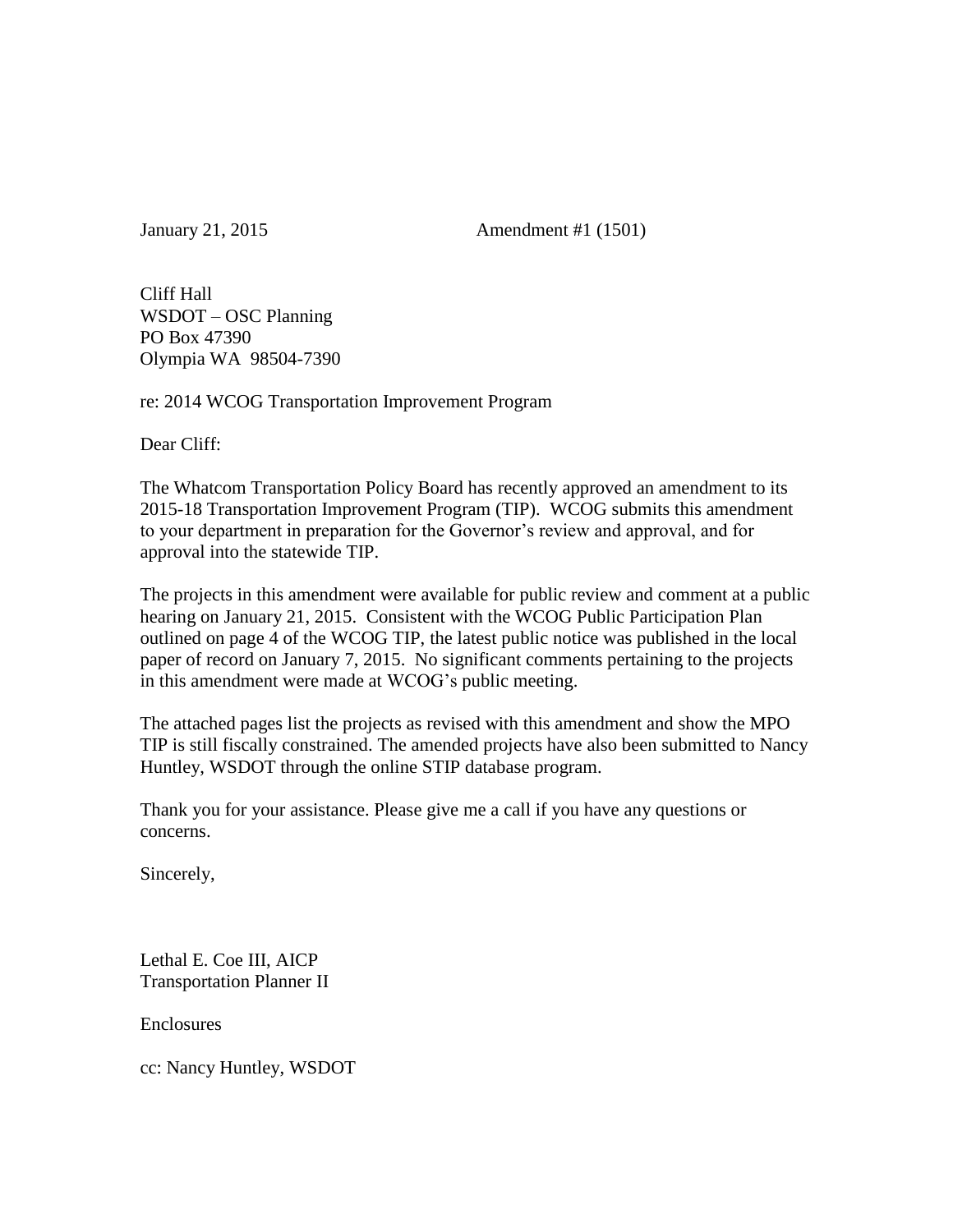### TIP Amendment 1501 Table

January 21, 2015

| Item<br># | Agency       | <b>Project Name</b>                           | <b>STIP</b><br>Change | Action                                                        | Added<br><b>Funds</b> | <b>Total Project</b><br>Cost | <b>Federal Source</b>                    |
|-----------|--------------|-----------------------------------------------|-----------------------|---------------------------------------------------------------|-----------------------|------------------------------|------------------------------------------|
|           | <b>WSDOT</b> | SR/High Creek -<br>Fish Passage               | Amendment             | <b>Add New Project</b>                                        | \$86,320              | \$2,447,644                  | Discretionary                            |
| ົ         | Bellingham   | Orchard Dr<br><b>Extension beneath</b><br>I-5 | Amendment             | Removed preliminary<br>engineering funds<br>obligated in 2014 | \$0                   | \$11,000,000                 | <b>Surface Transportation</b><br>Program |
| 3         | Ferndale     | Church Road<br>Improvement<br>Project         | Amendment             | Removed construction<br>funds obligated in 2014               | \$0                   | \$4,929,700                  | <b>Surface Transportation</b><br>Program |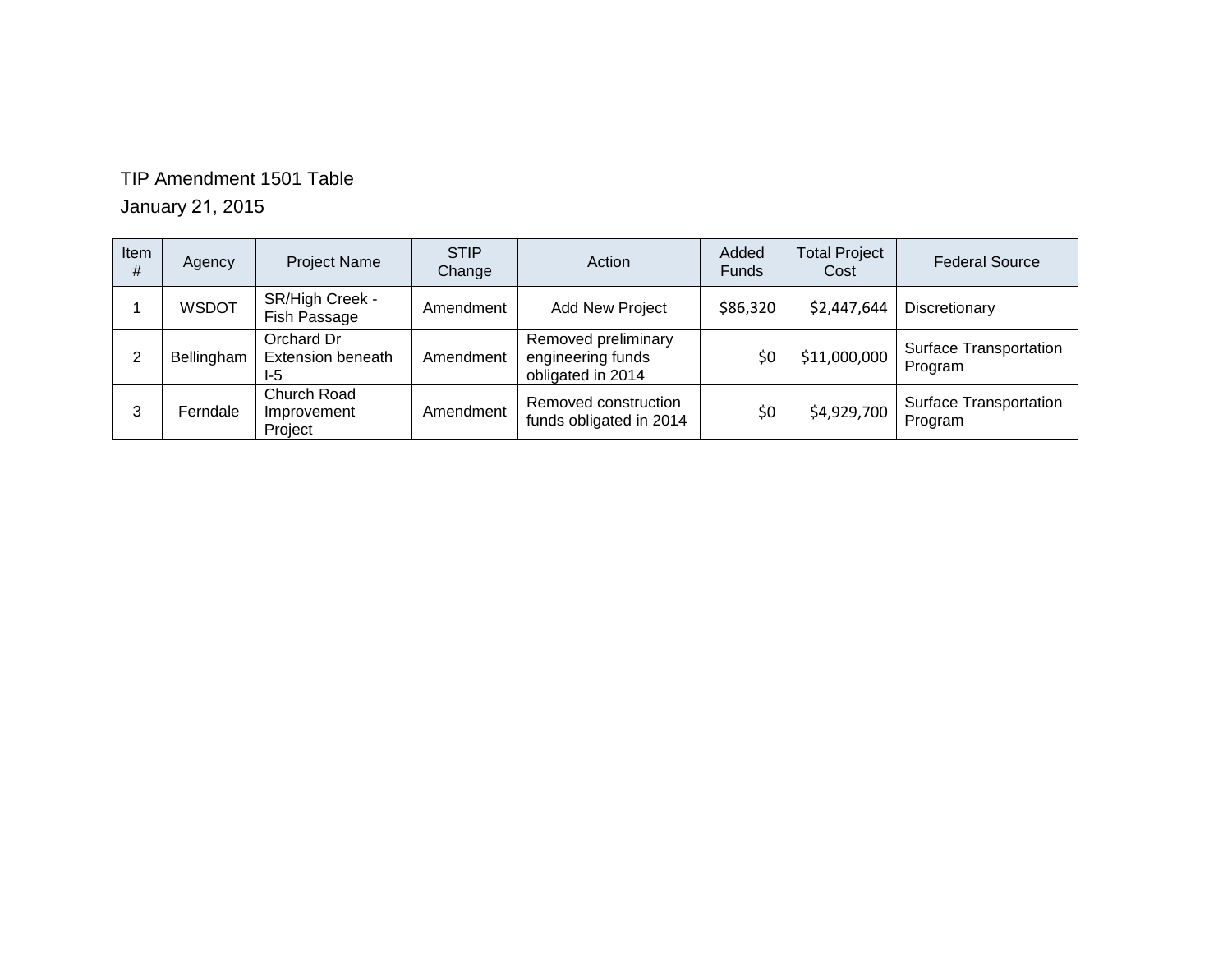### WHATCOM COUNCIL OF GOVERNMENTS

2015 Transportation Improvement Program

MPO Financial Feasibility Summary

Anticipated Federal Funding\* & Programmed Expenditures (in Thousands)

|                            | <b>Funding Type</b> | Year | Carry-over<br>Previous Yr. | Anticipated<br>Allocation | Available<br>Revenue | Programed<br>Totals | Remaining<br><b>Funds</b> |
|----------------------------|---------------------|------|----------------------------|---------------------------|----------------------|---------------------|---------------------------|
|                            | STP (R) & (US)      | 2015 | \$0                        | \$2,647                   | \$2,647              | \$1,031             | \$1,616                   |
|                            | STP (R) & (US)      | 2016 | \$1,616                    | \$2,647                   | \$4,263              | \$2,021             | \$2,242                   |
|                            | STP(R) & (US)       | 2017 | \$2,242                    | \$2,647                   | \$4,889              | \$683               | \$4,206                   |
|                            | STP (R) & (US)      | 2018 | \$4,206                    | \$2,647                   | \$6,853              | \$2,721             | $$4,132$ **               |
| WCOG-Managed Federal Funds | Subtotals           |      | \$8,064                    | \$10,588                  | \$18,652             | \$6,456             |                           |
|                            |                     |      |                            |                           |                      |                     |                           |
|                            | TAP (US)            | 2015 | \$272                      | \$240                     | \$512                | \$258               | \$254                     |
|                            | TAP (US)            | 2016 | \$254                      | \$240                     | \$494                | \$0                 | \$494                     |
|                            | TAP (US)            | 2017 | \$494                      | \$240                     | \$734                | \$0                 | \$734                     |
|                            | TAP (US)            | 2018 | \$734                      | \$240                     | \$974                | \$0                 | \$974 **                  |
|                            | <b>Subtotals</b>    |      | \$1,754                    | \$960                     | \$2,714              | \$258               |                           |
| Subtotals                  |                     |      | \$9,818                    | \$11,548                  | \$21,366             | \$6,714             | \$5,106                   |

|                             | STP (R) & (US)                                                                                                                                                                                                                                                                                                                            | 2017                | \$2,242  | \$2,647  | \$4,889  | \$683    | \$4,206 |
|-----------------------------|-------------------------------------------------------------------------------------------------------------------------------------------------------------------------------------------------------------------------------------------------------------------------------------------------------------------------------------------|---------------------|----------|----------|----------|----------|---------|
|                             | STP (R) & (US)                                                                                                                                                                                                                                                                                                                            | 2018                | \$4,206  | \$2,647  | \$6,853  | \$2,721  | \$4,132 |
| WCOG-Managed Federal Funds  | Subtotals                                                                                                                                                                                                                                                                                                                                 |                     | \$8,064  | \$10,588 | \$18,652 | \$6,456  |         |
|                             |                                                                                                                                                                                                                                                                                                                                           |                     |          |          |          |          |         |
|                             | TAP (US)                                                                                                                                                                                                                                                                                                                                  | 2015                | \$272    | \$240    | \$512    | \$258    | \$254   |
|                             | TAP (US)                                                                                                                                                                                                                                                                                                                                  | 2016                | \$254    | \$240    | \$494    | \$0      | \$494   |
|                             | TAP (US)                                                                                                                                                                                                                                                                                                                                  | 2017                | \$494    | \$240    | \$734    | \$0      | \$734   |
|                             | TAP (US)                                                                                                                                                                                                                                                                                                                                  | 2018                | \$734    | \$240    | \$974    | \$0      | \$974   |
|                             | Subtotals                                                                                                                                                                                                                                                                                                                                 |                     | \$1,754  | \$960    | \$2,714  | \$258    |         |
| Subtotals                   |                                                                                                                                                                                                                                                                                                                                           |                     | \$9,818  | \$11,548 | \$21,366 | \$6,714  | \$5,106 |
|                             | 5307                                                                                                                                                                                                                                                                                                                                      | 2015                | \$7,446  | \$0      | \$7,446  | \$7,446  | \$0     |
|                             | 5316                                                                                                                                                                                                                                                                                                                                      | 2015                | \$120    | \$0      | \$120    | \$120    | \$0     |
|                             | <b>Bridge</b>                                                                                                                                                                                                                                                                                                                             | 2016                | \$1,035  | \$0      | \$1,035  | \$1,035  | \$0     |
|                             | CBI                                                                                                                                                                                                                                                                                                                                       | 2015                | \$5,139  | \$0      | \$5,139  | \$3,013  | \$2,126 |
|                             |                                                                                                                                                                                                                                                                                                                                           | 2016                | \$2,126  | \$0      | \$2,126  | \$2,126  | \$0     |
| State-Managed Federal Funds | Demonstration                                                                                                                                                                                                                                                                                                                             | 2015                | \$5,918  | \$0      | \$5,918  | \$5,918  | \$0     |
|                             | Discretionary                                                                                                                                                                                                                                                                                                                             | 2015                | \$1,582  | \$0      | \$1,582  | \$1,582  | \$0     |
|                             | <b>HSIP</b>                                                                                                                                                                                                                                                                                                                               | 2015                | \$1,582  | \$3,802  | \$5,384  | \$5,384  | \$0     |
|                             | <b>NHPP</b>                                                                                                                                                                                                                                                                                                                               | 2016                | \$0      | \$6,757  | \$6,757  | \$6,757  | \$0     |
|                             |                                                                                                                                                                                                                                                                                                                                           | 2017                | \$0      | \$289    | \$289    | \$289    | \$0     |
|                             |                                                                                                                                                                                                                                                                                                                                           | 2018                | \$0      | \$3,259  | \$3,259  | \$3,259  | \$0     |
|                             | <b>SRTS</b>                                                                                                                                                                                                                                                                                                                               | 2015                | \$246    | \$0      | \$246    | \$246    | \$0     |
|                             | <b>STP</b>                                                                                                                                                                                                                                                                                                                                | 2015                | \$0      | \$6,680  | \$6,680  | \$6,680  | \$0     |
|                             |                                                                                                                                                                                                                                                                                                                                           | 2016                | \$0      | \$4,717  | \$4,717  | \$4,717  | \$0     |
|                             | STP(BR)                                                                                                                                                                                                                                                                                                                                   | 2015                | \$1,512  | \$5,179  | \$6,691  | \$6,691  | \$0     |
|                             | STP(S)                                                                                                                                                                                                                                                                                                                                    | 2015                | \$382    | \$0      | \$382    | \$382    | \$0     |
|                             | TAP(SR)                                                                                                                                                                                                                                                                                                                                   | 2015                | \$159    | \$0      | \$159    | \$159    | \$0     |
| Subtotals                   |                                                                                                                                                                                                                                                                                                                                           |                     | \$27,247 | \$30,683 | \$57,930 | \$55,804 |         |
|                             |                                                                                                                                                                                                                                                                                                                                           |                     |          |          |          |          |         |
|                             | Total Federal Funds (WCOG-<br>Managed & WSDOT-Managed):                                                                                                                                                                                                                                                                                   |                     | \$25,393 | \$42,231 | \$67,624 | \$62,518 | \$5,106 |
|                             | Total Local and Other Funds:                                                                                                                                                                                                                                                                                                              |                     | \$0      | \$19,616 | \$19,616 | \$19,616 | \$0     |
|                             | Total WSDOT State Funds:                                                                                                                                                                                                                                                                                                                  |                     | \$0      | \$6,946  | \$6,946  | \$6,946  | \$0     |
|                             |                                                                                                                                                                                                                                                                                                                                           | <b>Grand Totals</b> | \$25,393 | \$68,793 | \$94,186 | \$89,080 | \$5,106 |
|                             | * The funding represented in this table has been found to satisfy WCOG's financial constraint<br>requirement, which consists of funding found to be secured or resonably expected to be available.<br>The latter includes funding scheduled but not yet appropriated.<br>** Available for Rural projects and future Metropolitan projects |                     |          |          |          |          |         |
|                             |                                                                                                                                                                                                                                                                                                                                           |                     |          |          |          |          |         |

| Total Federal Funds (WCOG-<br>Managed & WSDOT-Managed): | \$25,393 | \$42,231 | \$67,624 | \$62,518 | \$5,106 |
|---------------------------------------------------------|----------|----------|----------|----------|---------|
| <b>Total Local and Other Funds:</b>                     | \$0      | \$19,616 | \$19,616 | \$19,616 | \$0     |
| <b>Total WSDOT State Funds:</b>                         | \$0      | \$6,946  | \$6,946  | \$6,946  | \$0     |
| <b>Grand Totals</b>                                     | \$25,393 | \$68,793 | \$94,186 | \$89,080 | \$5,106 |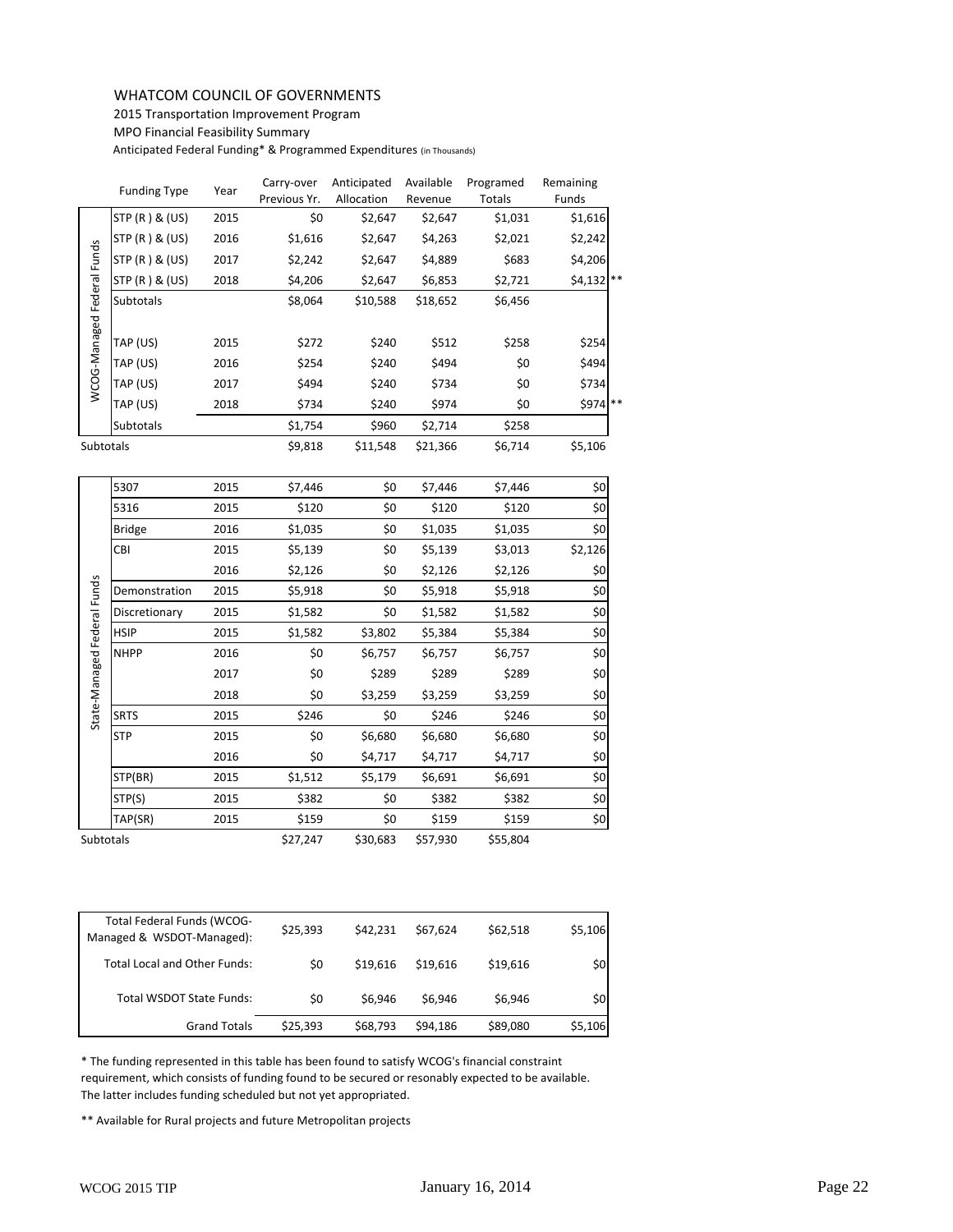Washington State S. T. I. P. **Washington State S. T. I. P.**

### **2015 to 2018**

## (Project Funds to Nearest Dollar) **(Project Funds to Nearest Dollar)**

N Outside

January 16, 2015

**MPO/RTPO:** WCoG Y Inside N Outside **January 16, 2015**  $Y$  Inside MPO/RTPO: WCoG

**County:**

Agency: WSDOT - NW **Agency:** WSDOT - NW

|                                  |               |                                                                                   |             | Project<br><b>Total</b> |                              |                    |                    |                |                                  |                       |
|----------------------------------|---------------|-----------------------------------------------------------------------------------|-------------|-------------------------|------------------------------|--------------------|--------------------|----------------|----------------------------------|-----------------------|
| Func Project<br>Cls Number I     | $\frac{2}{5}$ | <b>GTIP ID</b>                                                                    | lmp<br>Type |                         | Length Environmental<br>Type | Required<br>R<br>M | Begin<br>J Termini | End<br>Termini | Total Est.<br>Cost of<br>Project | STIP<br>Amend.<br>No. |
| 07 0542(040) 154225G WA-05992    |               |                                                                                   |             | 20 0.500 DCE            |                              | es                 | VIP 24.63          | VIP 25.13      | 2,447,644                        | $15-01$               |
| SR 542/High Creek - Fish Passage |               |                                                                                   |             |                         |                              |                    |                    |                |                                  |                       |
|                                  |               | Remove the existing fish passage barrier and replace it with a fish passable stru |             |                         |                              |                    |                    |                |                                  |                       |

| 2,393,619    | 57,799      |             |                 | 2,335,820     | Agency Totals for WSDOT - NW  |                      |         |
|--------------|-------------|-------------|-----------------|---------------|-------------------------------|----------------------|---------|
| <b>Total</b> | Local Funds | State Funds |                 | Federal Funds |                               |                      |         |
| 0            |             |             | 13,033          |               | 73,287                        | <b>Totals</b>        |         |
|              |             |             | 13,033          |               | 73,287                        | RW                   |         |
| 5th & 6th    | 4th         | 3rd         | 2nd             |               | $\frac{5}{15}$                | Phase                |         |
|              |             |             |                 |               |                               | Expenditure Schedule |         |
| 86,320       | 11,653      |             |                 | 74,667        | $\frac{5}{1}$<br>Project Tota |                      |         |
| 86,320       | 11,653      | c           |                 | 74,667        | Discretionary                 | 2015                 | RW      |
| <b>Total</b> | Local Funds | State Funds | State Fund Code | Federal Funds | थ<br>Federal Fund Cod         | <b>Start Date</b>    | Phase   |
|              |             |             |                 |               |                               |                      | Funding |

Page 11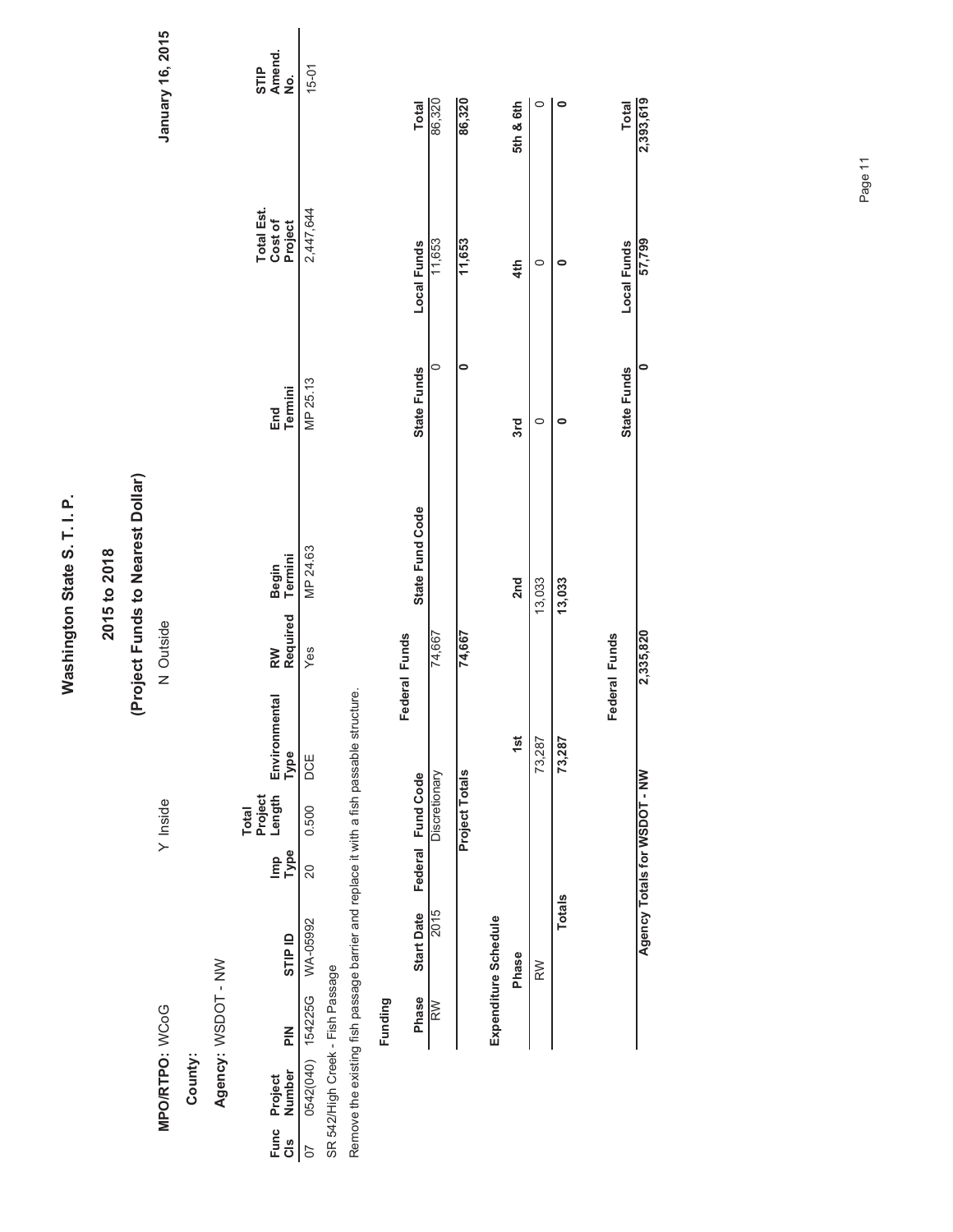| ٠                     |
|-----------------------|
| Ω                     |
|                       |
|                       |
|                       |
|                       |
| н                     |
|                       |
| $\boldsymbol{a}$<br>າ |
|                       |
|                       |
|                       |
| )<br>}<br>}           |
|                       |
|                       |
|                       |
|                       |
|                       |
|                       |
| ı                     |
|                       |
|                       |
|                       |
|                       |
| l                     |
|                       |
|                       |
|                       |

# 2015 to 2018<br>(Project Funds to Nearest Dollar) **(Project Funds to Nearest Dollar)**

County: Whatcom

Agency: Bellingham **Agency:** Bellingham **County:** Whatcom

| Cls Number<br>Func Project | <u>같</u> | <b>GTIP ID</b>                                                                                    | 음<br>다음 | Length<br><sup>P</sup> roject<br><b>Total</b> | Environmental<br>Type | Required Termini<br>RW | Begin                                                                                                                                     | Termini<br>End | <b>Total Est.</b><br>Cost of<br>Project | STIP<br>Amend.<br>。<br>2 |
|----------------------------|----------|---------------------------------------------------------------------------------------------------|---------|-----------------------------------------------|-----------------------|------------------------|-------------------------------------------------------------------------------------------------------------------------------------------|----------------|-----------------------------------------|--------------------------|
| 5568(001)                  |          | BHAM 36                                                                                           |         | 01 0.600 CE                                   |                       | yez                    | Squalicum Parkway                                                                                                                         | James Street   | 11,000,000                              | $15-01$                  |
|                            |          | Orchard Drive Extension beneath Interstate 5                                                      |         |                                               |                       |                        |                                                                                                                                           |                |                                         |                          |
|                            |          | railroad grade, taking advantage of an existing grade separated crossing, to west of James Street |         |                                               |                       |                        | Orchard Drive Extension is a new multi-modal arterial connection extending from east Birchwood Ave/Squalicum Parkway, under I-5 along the |                |                                         |                          |

|         | Total                              | 1,000,000 | $\frac{1,000,000}{\sqrt{1}}$ |                      | 5th & 6th |           |               |
|---------|------------------------------------|-----------|------------------------------|----------------------|-----------|-----------|---------------|
|         | Local Funds                        | 250,000   | 250,000                      |                      | 4th       | 1,000,000 | 1,000,000     |
|         | <b>State Funds</b>                 |           |                              |                      | 3rd       |           |               |
|         | State Fund Code                    |           |                              |                      | 2nd       |           |               |
|         | Federal Funds                      | 750,000   | 750,000                      |                      | 1st       |           |               |
|         | Phase Start Date Federal Fund Code | STP(US)   | tals<br>Project To           |                      |           |           |               |
|         |                                    | 2018      |                              | Expenditure Schedule | Phase     | RW        | <b>Totals</b> |
| Funding |                                    | RW        |                              |                      |           |           |               |

Page 3